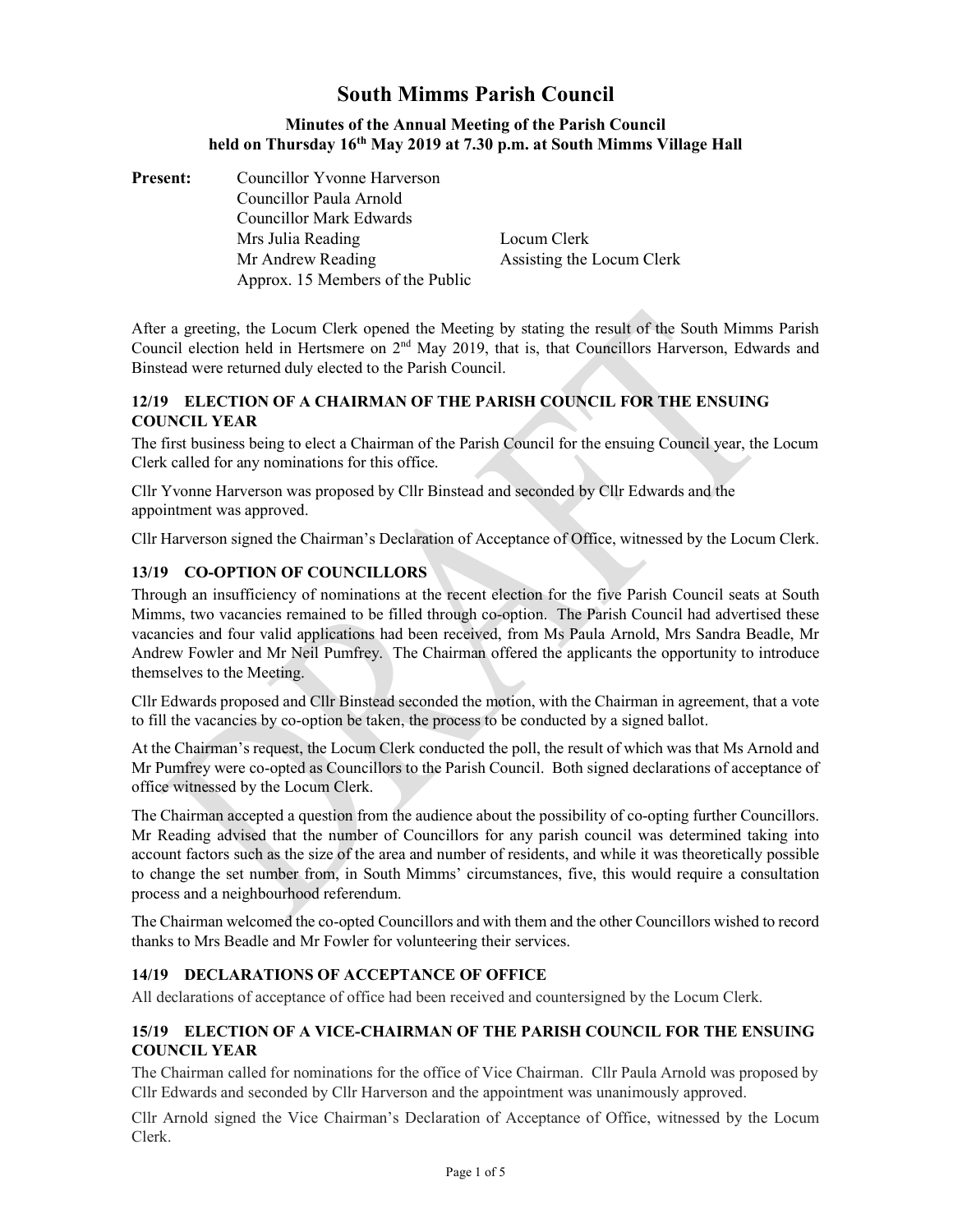# 16/19 TO APPOINT ANY REPRESENTATIVES TO OUTSIDE BODIES

None at the present time.

#### 17/19 TO CONSIDER THE PAYMENT OF ANY SUBSCRIPTIONS FALLING TO BE PAID **ANNUALLY**

The Parish Council approved in principle the following payments arising annually:

- Membership subscription Hertfordshire Association of Parish and Town Councils (HAPTC) (May 2019, £391.40 – see Minute 26/19iv. below).
- Public Liability etc. insurance premium Zurich Municipal (September 2019; premium yet to be notified).
- Renewal of registration fee Office of the Information Commissioner (May  $2019, £35.00$  see Minute 26/19iv. below).

# 18/19 TO INSPECT ANY DEEDS AND TRUST INVESTMENTS IN THE CUSTODY OF THE PARISH COUNCIL AS REQUIRED

None.

#### 19/19 ANNUAL PARISH MEETING

The Meeting was suspended at 8.00 pm in order to conduct an Annual Parish Meeting for which separate Minutes would be taken.

The Meeting resumed at approximately 8.10 pm.

#### 20/19 APOLOGIES FOR ABSENCE

None.

#### 21/19 DECLARATION OF MEMBERS' INTERESTS

None.

#### 22/19 MINUTES OF THE PARISH COUNCIL MEETING HELD ON 10 JANUARY 2019

The Minutes of the Meeting held on Thursday  $10<sup>th</sup>$  January 2019 were unanimously AGREED as a true record and were signed by the Chairman.

# 23/19 MATTERS ARISING

#### PARISH CLERK VACANCY

The Chair reported that the post remained vacant despite having been advertised in a number of ways. New adverts would be prepared and it was again confirmed that for as long as possible during the course of the vacancy the Parish Council would continue to meet its statutory obligations.

The Council thanked Mrs Reading for once again supporting this Meeting and recognised that owing to her circumstances she would be unlikely to be available for any future Meeting or for any work for the Parish Council beyond delivering a skeleton service to satisfy its obligations.

In response to a question allowed by the Chairman, it was confirmed that a parish council was able to operate legally without employing a clerk. Councillors themselves were not prevented from performing the functions of a clerk, but would usually do so only in exceptional and limited circumstances. A councillor's ability to act as a clerk could be restricted by the availability of her/his time as well as potential conflicts of interest. All local government councillors were prohibited from receiving any payment for their duties which would include covering for a clerk's temporary or extended absence. Therefore, the appointment to paid employment of a clerk with the appropriate skills to administer a parish council's business was a practical necessity rather than a legal requirement.

#### 24/19 THE ANNUAL GOVERNANCE AND ACCOUNTABILITY RETURN (AGAR) 2018/19

The Chairman invited the Locum Clerk to present this item. The Accounts and Audit Regulations 2015 require smaller authorities, each financial year, to conduct a review of the effectiveness of the system of internal control and prepare an annual governance statement in accordance with proper practices in relation to accounts.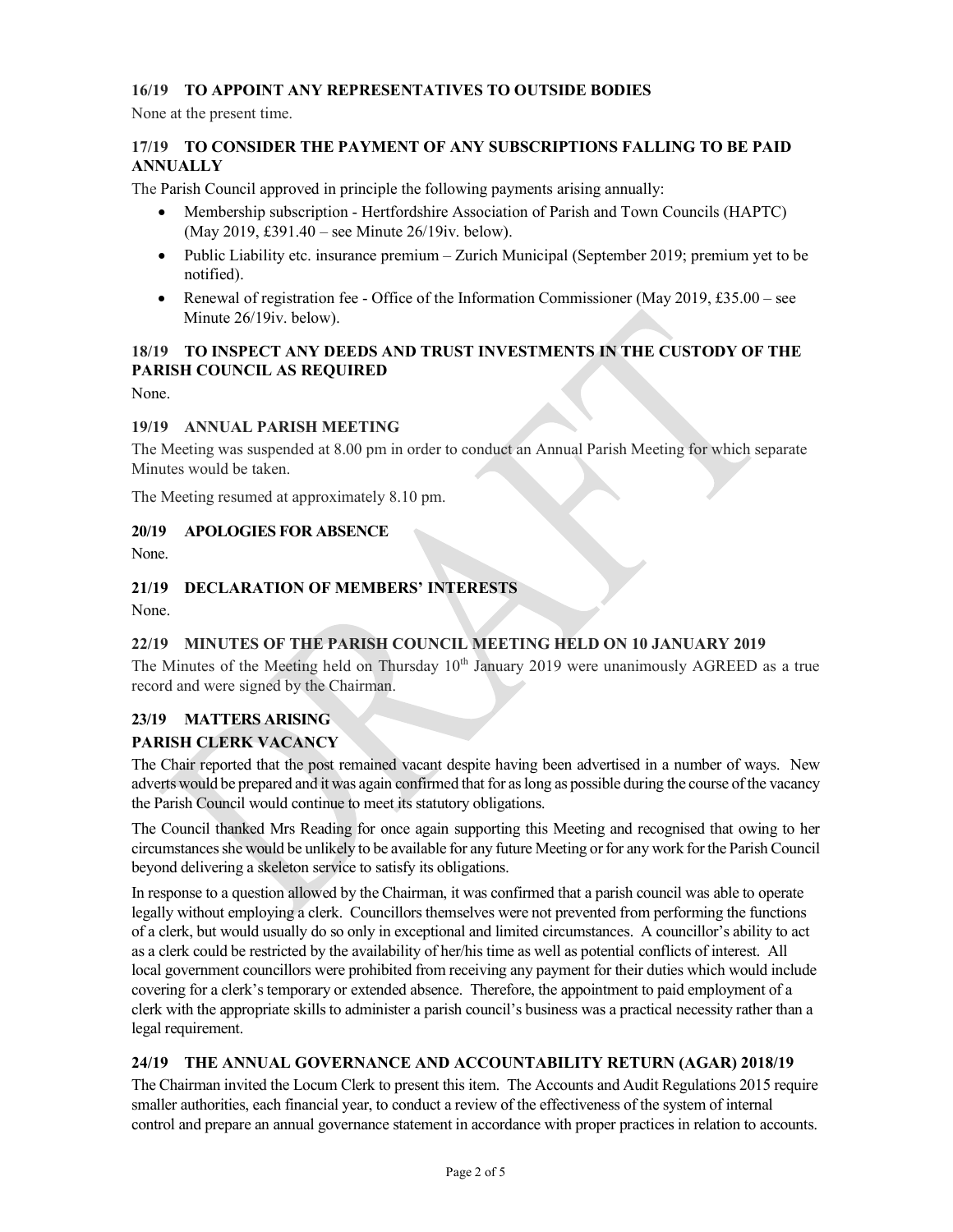# i. ACCOUNTS FOR THE YEAR 1 APRIL 2018 – 31 MARCH 2019

Draft Accounts for the year ended 31 March 2019 were received and considered having been prepared and circulated by the Locum Clerk prior to the meeting. These included sheets for a bank account reconciliation, summary of income and expenditure, balance sheet and an explanation of variances comparing the years ending 31 March 2018 and 2019, and had been used to prepare the Annual Governance and Accountability Return for the financial year 1 April 2018 to 31 March 2019.

It was noted that as expected expenditure had been lower than the previous year, due primarily to the long-term vacancy of the Parish Clerk.

It was RESOLVED that the Accounts of South Mimms Parish Council for the year ended 31 March 2019 be approved.

#### ii. AGAR CERTIFICATE OF EXEMPTION 2018/19

The accounts showed that the Parish Council's gross income and expenditure for the year ended 31 March 2019 was each below £25,000, the upper limit for exemption from a limited assurance review under section 9 of the Local Audit (Smaller Authorities) Regulations 2015. The Parish Council RESOLVED to authorise the Chairman and the Locum Clerk as Responsible Finance Officer to sign an exemption certificate for the year ending 31 March 2019. This would be returned to PKF Littlejohn LLP, the External Auditor appointed for the Parish Council.

#### iii. APPOINTMENT OF INTERNAL AUDITOR 2018/19

The Parish Council RESOLVED to re-appoint Mr Alex Sage as its independent Internal Auditor. It was noted with gratitude that Mr Sage once again had waived his fee for this service and in lieu the Locum Clerk was authorised to buy a gift of wine for him up to the value of £35.00.

#### iv. AGAR INTERNAL AUDIT REPORT 2018/19

The Internal Auditor's report for the year ending 31 March 2019 was received. There were no points raised either of concern or requiring action. In due course the report would be published on the Parish Council's website along with other AGAR documents as required under the Transparency Code.

# v. ANNUAL GOVERNANCE STATEMENT 2018/19 AGAR SECTION 1

The Parish Council considered the Annual Governance Statement for the year ending 31 March 2019 and RESOLVED to approve an affirmative response to be recorded for all sections. The statement was duly signed by both the Chairman and the Locum Clerk as Responsible Finance Officer.

### vi. ACCOUNTING STATEMENTS 2018/19 AGAR SECTION 2

The Parish Council considered and RESOLVED to approve the Annual Accounting Statements for the year ending 31 March 2019 and the Chairman signed this document in confirmation.

It was noted that all the AGAR documents were required to be made publicly available on the Parish Council's website by 1<sup>st</sup> July 2019 and the statutory period for public rights would be properly observed, to include the first ten working days of July 2019.

#### 25/19 TO CONSIDER GRANT APPLICATIONS TO THE PARISH COUNCIL

Arising from discussion at an earlier Meeting referenced Minute 5/19, a grant application had since been received from St Giles C of E Primary School. Some funding was already committed by a local resident and the school was hoping for an additional sum, up to £54,000, towards building an extension to provide two extra classrooms.

The Parish Council was keen to support the project which appeared to satisfy the restricted spending conditions attaching to earmarked funds received under the Community Infrastructure Levy (CIL) scheme from the collecting authority, Hertsmere Borough Council.

The Locum Clerk confirmed that the Parish Council currently held £22,568.55 in CIL earmarked funds brought forward from 2016/17 and 2017/18, and that a further amount of £1,187.60 had been received on 29<sup>th</sup> April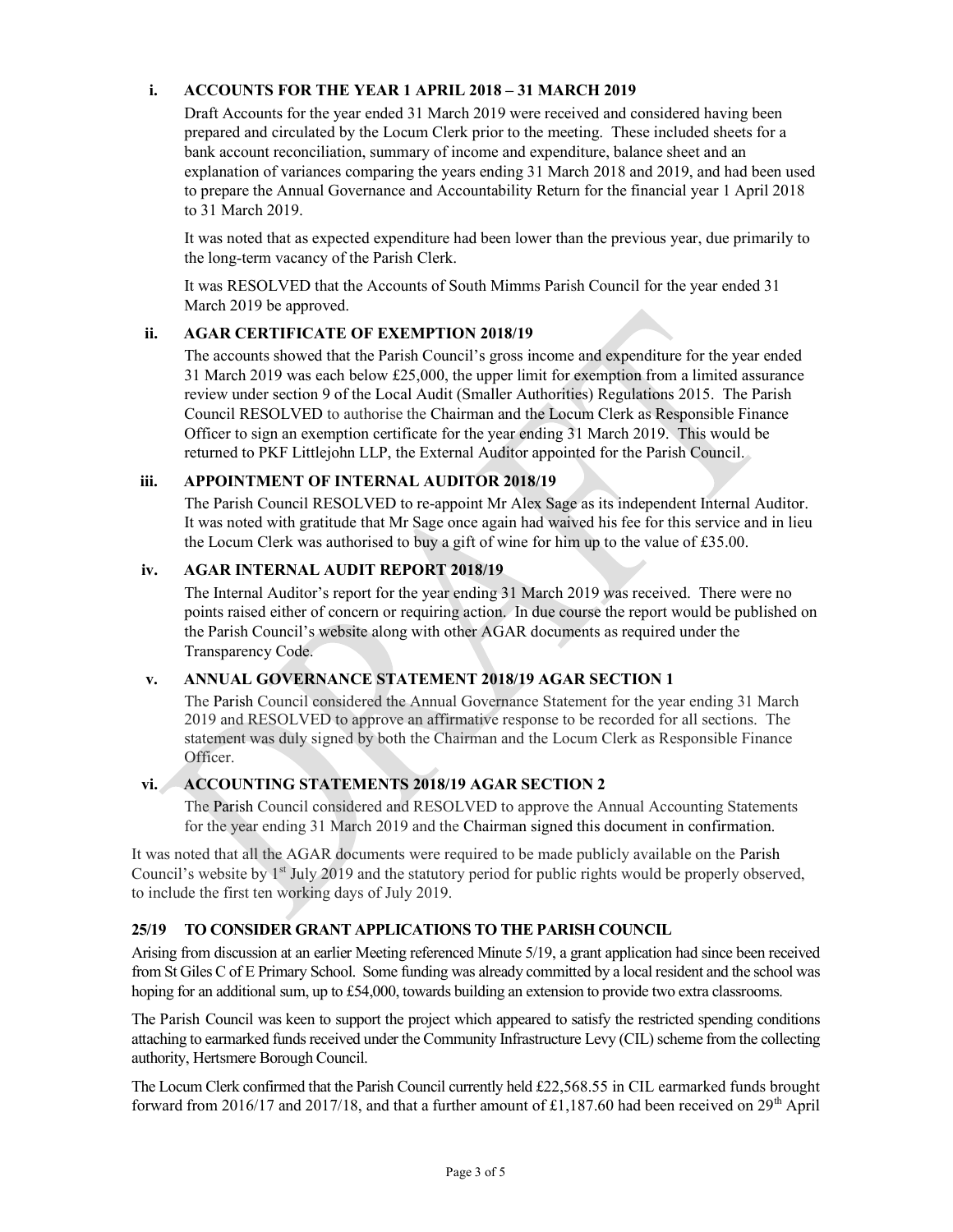2019. These and future payments of CIL could not easily be predicted as they depended on surcharges collected by Hertsmere Borough Council from qualifying developments.

Cllr Edwards reminded the Meeting that the Parish Council was required to spend its CIL money only on projects directly linked to infrastructure changes resulting from increased development in the area. Other works which had been suggested by members of the public at the Meeting, such as traffic calming measures and an electric vehicle charging point, did not qualify for CIL spending, but dependent on obtaining detailed costing and feasibility reports such local improvements could be considered for future financial support from the Parish Council's other funds. The Parish Council would be glad to receive support from residents in researching such projects, particularly in the ongoing vacancy for a permanent Parish Clerk.

Subject to the proviso that final clearance be obtained from Hertsmere Borough Council on the use of the CIL monies for the project, it was RESOLVED to approve a grant of £25,000 to St Giles C of E Primary School. This would comprise £23,756.15 in accumulated CIL income and £1,243.85 from unrestricted funds.

#### 26/19 FINANCE SCHEDULE

#### i. CHANGE OF BANK MANDATE

Following the changes in Parish Councillors since the last financial year, it was RESOLVED that Mr A. Brewster be removed and Mr N Pumfrey be added to the mandate at Nat West Bank. Cllrs Harverson and Pumfrey would arrange a mutually convenient time for a visit to the branch to complete the necessary forms.

#### ii. PRECEPT 2019/20

The receipt on  $1<sup>st</sup>$  April 2019 of the Precept requested from Hertsmere Borough Council of £13,582 was noted.

#### iii. COMMUNITY INFRASTRUCTURE LEVY

As referred to in Minute 25/19, it was noted that an amount of £1,187.60 had been received on  $29<sup>th</sup>$ April 2019

| IV. | <b>SCHEDULE OF PAYMENTS</b> |
|-----|-----------------------------|
|     |                             |

|  | Cheque          | Date     | Amount     | Payee                       | For                                                                     |
|--|-----------------|----------|------------|-----------------------------|-------------------------------------------------------------------------|
|  | 000310          | 16/05/19 | £391.40    | <b>HAPTC</b>                | Annual membership subscription                                          |
|  | 000311          | 16/05/19 | £40.00     | <b>HAPTC</b>                | Councillor information literature $\&$<br>Councillor training materials |
|  | 000312          | 16/05/19 | £28.99     | J Reading                   | Expenses                                                                |
|  | 000313          | 16/05/19 | £755.19    | J Reading                   | Salary                                                                  |
|  | 000314          | 16/05/19 | £60.00     | <b>SMVHMC</b>               | Hall Hire Jan-May 2019                                                  |
|  | 000315          | 16/05/19 | £25,000.00 | St Giles School             | Grant towards extension project                                         |
|  | direct<br>debit | May 19   | £35.00     | Information<br>Comm. Office | Annual registration fee (due by<br>direct debit May 2019)               |
|  | a/c<br>transfer | 17/05/19 | £26,500.00 |                             | Transfer from deposit to current account                                |

It was RESOLVED that the following payments be approved:

# 27/19 COUNCILLOR TRAINING

It was noted that HAPTC would be running training courses for new Councillors over the summer and Cllr Pumfrey would be offered attendance at one, which would be paid for by the Parish Council. The Locum Clerk pointed out that an electronic pack of the course materials was available from HAPTC at £20.00 and suggested that this would be a useful resource for all Councillors. A cheque to HAPTC for the training materials was authorised at Minute 26/19 iv.